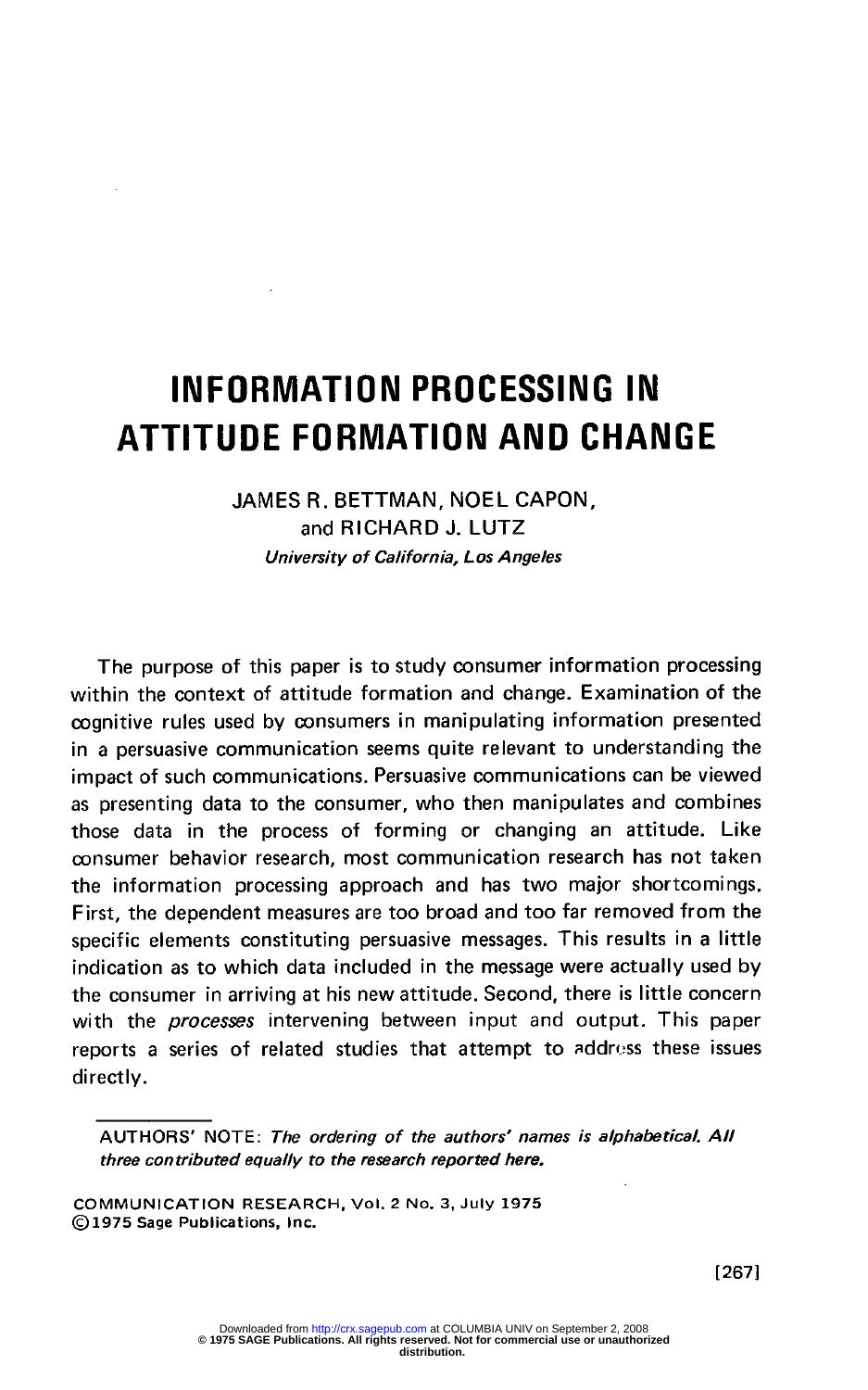The effects of persuasive communications are often postulated to be mediated by the effects a message has on an individual's beliefs about aspects of the communication object, and the effects on the relative strength of the evaluation of each aspect. These elements form the basis for the Fishbein (1967) theory of attitude:

$$
A_o = \sum_{i=1}^{n} b_i a_i
$$

where  $A_0$  is an individual's attitude toward an object (brand); b<sub>i</sub> is the strength of the  $i_{th}$  belief about the object (i.e., the likelihood that the brand possesses attribute i);  $a_i$  is the evaluative aspect (i.e., judged goodness or badness) of the  $i_{th}$  attribute; and n is the number of salient beliefs. Thus the components of the Fishbein model can be used as more detailed dependent measures in studying the impact of communications.

However, before the Fishbein model can be used in this fashion with any degree of confidence, it must be *validated*. In particular, the rules which the model assumes for the combination of components should be tested. The model implies that if a belief  $(b_i)$  is changed, then attitude will change; however, since the model is multiplicative, the amount and direction of change also depend on the evaluative aspect  $(a_i)$ . The multiplication of b<sub>i</sub> and a<sub>i</sub> and subsequent summation of these products over all salient beliefs constitute the *model algebra* of Fishbein's attitude theory. Model algebra is merely a set of assumptions; however, the actual combination rules which experimental subjects seemingly utilize, called their cognitive algebra (Anderson, 1971), can be studied. If the cognitive algebra used by subjects agrees with the algebra postulated by the model, then the theory can be used with much more confidence in the study of communications effects. The purpose of this paper, then, is to attempt to validate the Fishbein attitude theory by examining the cognitive rules that subjects appear to use in combining beliefs and evaluative aspects. If the validity of the theory can be established, then its components can be used as dependent variables for studies of communications impact. This would remedy the first shortcoming of typical approaches discussed above by introducing more detailed dependent measures. The second shortcoming is also addressed, since the *process* of component combination is directly examined.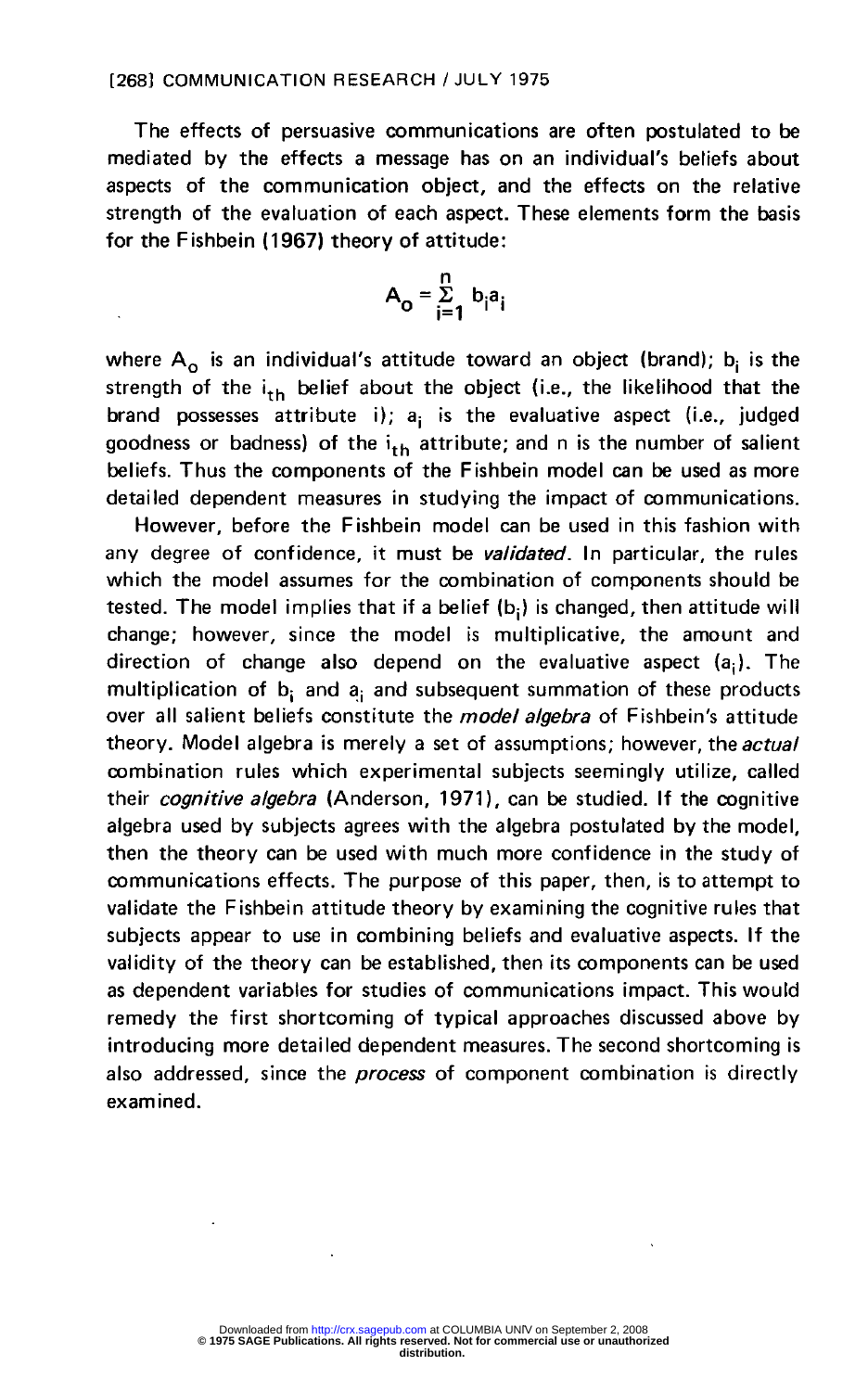## INFORMATION INTEGRATION THEORY

A research strategy for investigating cognitive processing and the specific combination rules employed has been developed by Anderson (1971). Labeled information integration theory, Anderson's method consists of presenting subjects with pieces of information which they combine into overall judgments. The pieces of information are usually presented to subjects in the form of a factorial design: each component under study defines one factor in the design. Several levels of each factor are employed, and profiles of information representing combinations of the various factor levels are developed. Subjects make judgment ratings for profiles comprised by the complete factorial design (with at least two replications, so that an individual level analysis can be performed for each subject). By submitting the resultant factorial data to analysis of variance (ANOVA), one can make inferences about the form of combination rule that each subject apparently uses in combining the components. Aiding in the interpretation of the ANOVA results is the fact that characteristic graphical forms are associated with particular combination rules when the factorial data are plotted.

The three studies reported below use information integration methodology to examine processing rules apparently used by subjects to combine components in the Fishbein attitude model. Two of the studies, one examining the multiplicative assumption  $(b_1 a_1; Bettman, Capon, and$ Lutz, 1975a), and one the summative assumption  $(b_1a_1 + b_2a_2)$ ; Bettman, Capon, and Lutz, 1975b), have been previously reported and are only summarized below. The third study presents new data relating to the important issue of whether individual attributes  $(b<sub>i</sub>a<sub>i</sub>)$  are added or averaged to yield overall attitude  $(A_0)$ .

#### STUDY I '

A major purpose of this study (see Bettman, Capon, and Lutz, 1975a, for more detail) was to examine whether subjects appeared to multiply the  $a_i$  and  $b_i$  components of the Fishbein model.<sup>1</sup> Five levels were defined for each component in the model, thus allowing construction of a  $5 \times 5$ factorial design of 25 different profiles. Each profile contained component  $(b<sub>i</sub>$  and  $a<sub>i</sub>$ ) ratings for a single hypothetical brand attribute, and subjects were asked to rate their affect toward the brand, using only information on the single attribute. Seventy-seven subjects provided ratings for 2 replications of the  $5 \times 5$  design, thus yielding attitudinal responses to  $50$ profiles for each subject. In this design attitude formation was studied as a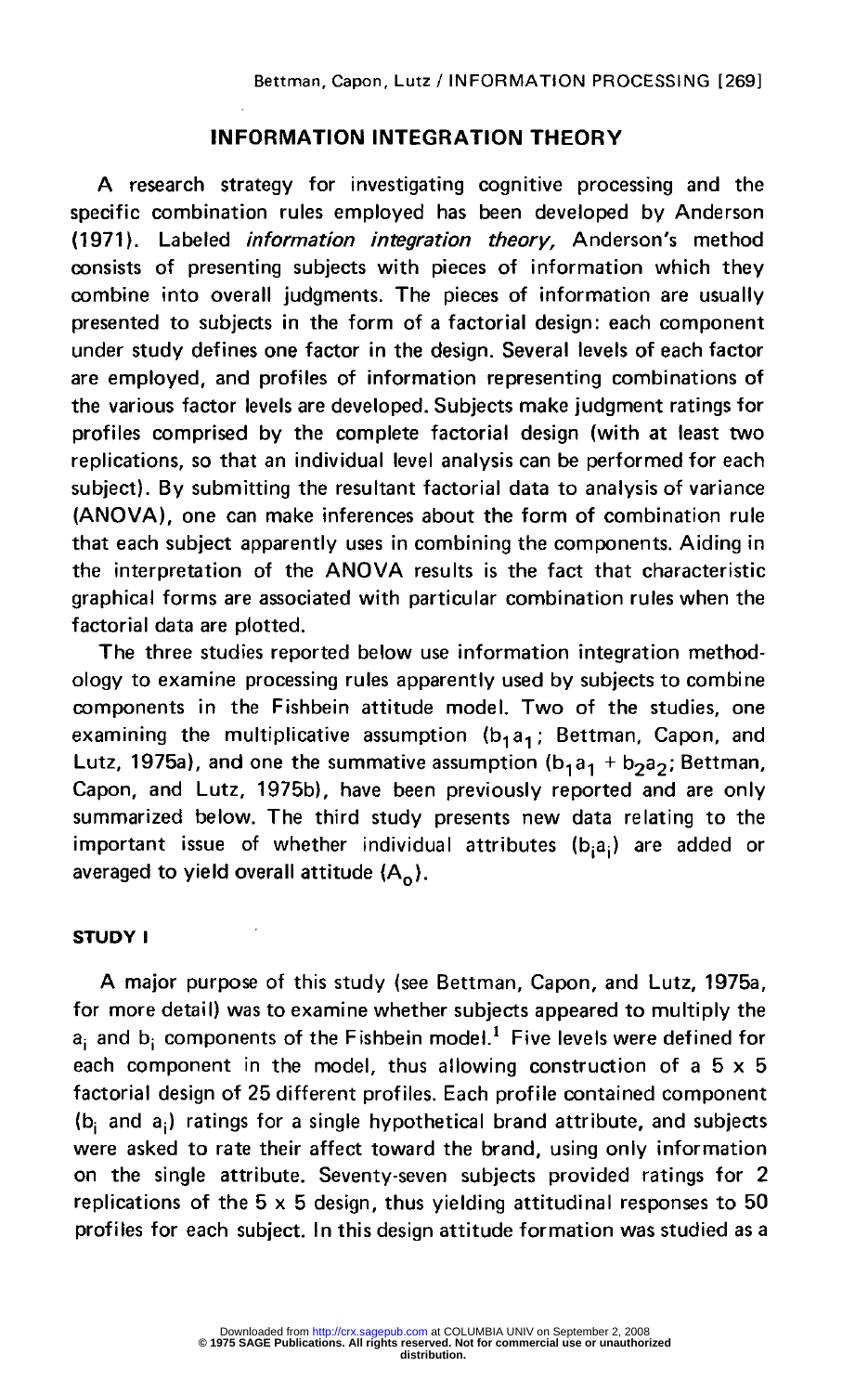process, for subjects were required to actually *combine* pieces of information to obtain a rating. For a discussion of the advantages and disadvantages of the task relative to other approaches, see Bettman, Capon, and Lutz (1975a, 1975b).

Given the factorial rating data, the combination rules apparently utilized by subjects could be assessed. Since each subject rated 2 complete replications of the  $5 \times 5$  design, individual level analyses were performed. Classification criteria were developed for various possible combination rules and applied to the data.

The results showed that the Fishbein model rating task yielded a high degree of homogeneity of response across subjects. In particular, the model algebra of the Fishbein theory, which implies a crossover data pattern with the major portion of the variance accounted for by the interaction term, was generally supported. $2$  Of the subjects, 69% appeared to multiply the b<sub>i</sub> and a<sub>i</sub> terms in arriving at an overall affect judgment. A major limitation of this study was that only one attribute was used; therefore, the summation assumption could not be examined. This assumption was examined in a second study.

## STUDY II

The simple 2-attribute case was chosen to examine the summation assumption, but even so a more complex design was required than in Study I (for more detail on Study 11, see Bettman, Capon, and Lutz, 1975b). Profiles presenting data on two attributes were constructed, with four components in total,  $a_1$ ,  $b_1$ ,  $a_2$ , and  $b_2$ . Each component corresponded to a factor in a 4-way factorial ANOVA design. Three levels were used for  $a_1$  and  $b_1$  and 2 levels for  $a_2$  and  $b_2$ , yielding a  $3 \times 3 \times 2 \times 2$ design. Subjects were 73 undergraduate psychology students who each rated 2 replicates of the design, a total of 72 profiles. Affect toward the brand was rated assuming only the information on the two attributes in the profile was available.

Once again ANOVA results were used to classify the combination rules used by individual subjects. Of the subjects,  $89\%$  appeared to multiply b<sub>i</sub> and  $a_i$  terms, and 33% of the subjects both appeared to multiply  $b_i$  and  $a_i$ and then add across attributes. Another 28% of the subjects appeared to multiply  $b_i$  and  $a_i$  and displayed very small, but statistically significant, deviations from additivity. Within both of these groups the Fishbein model l assumptions are reasonably well supported by analysis of the subjects' cognitive algebra. However, this is misleading. The ANOVA results cannot distinguish between an *adding* effect for two attributes and equal-weight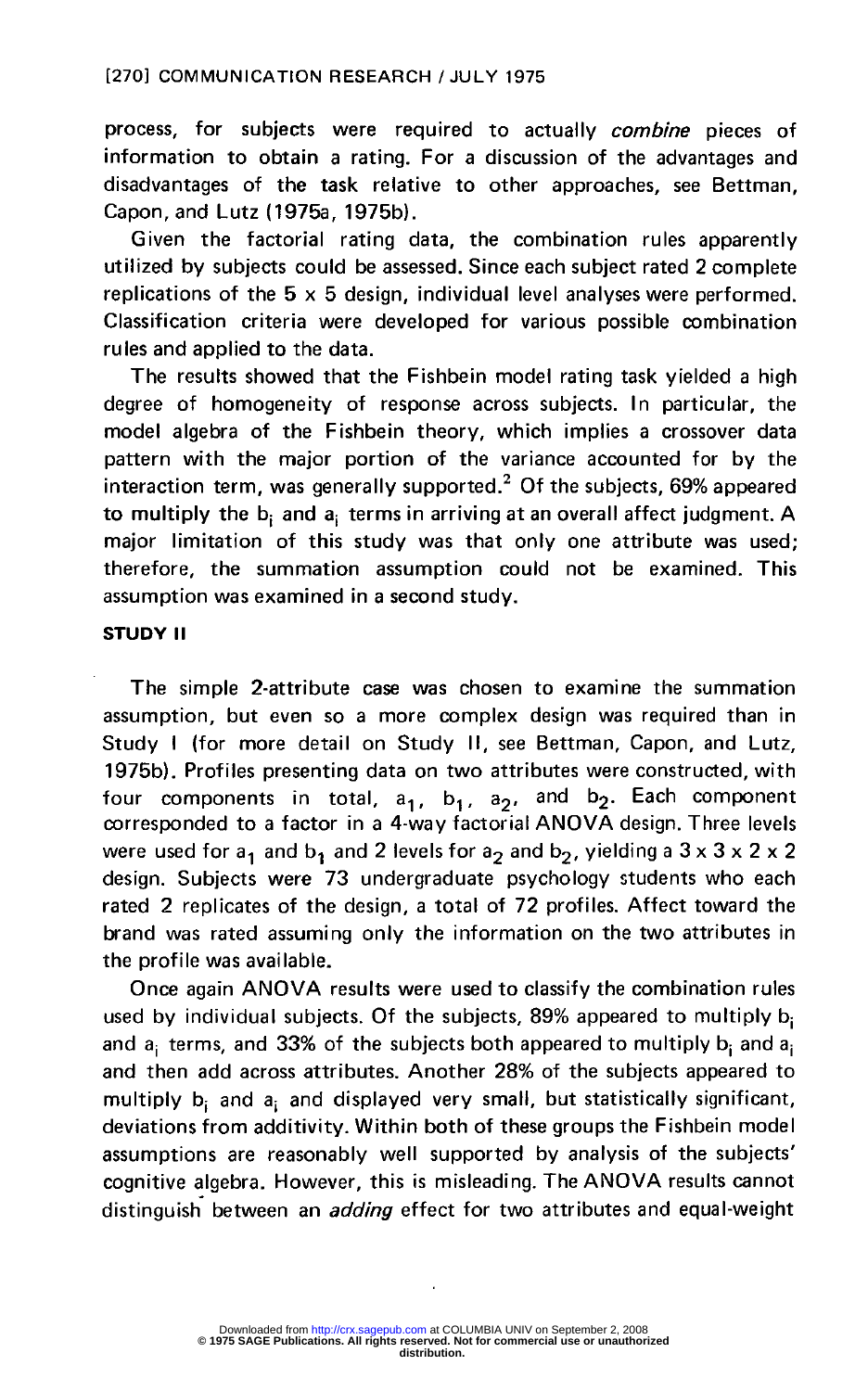averaging. This is an important distinction, particularly in the analysis of attitude change.

For example, suppose a consumer holds a highly favorable attitude toward a particular brand. For purposes of simplicity, assume that the attitude is based on only one belief (e.g., the consumer believes that it is very likely, +3, that the brand possesses a very good, +3, attribute). Then the consumer discovers that the brand is *somewhat likely*  $(+2)$  to possess another attribute that the consumer feels is somewhat good  $(+2)$ . This new information should theoretically lead to a change in the consumer's attitude toward the brand-but in which direction? Cognitive summation theory would predict an increase in attitude, since another positive thing about the brand has been learned. In contrast, *cognitive averaging theory* would predict a decrease in attitude, because the new information is less positive than is the old information underlying the attitude.

Although the two studies were not designed to test this distinction, a comparison of data from Studies I and 11 was used to examine the adding-averaging issue indirectly. The results suggested that averaging was being used rather than adding. Because of the importance of the issue, a third study was designed to examine specifically the averaging and adding combination rules.

## STUDY III

Anderson (1974) has carried out many studies which support averaging, as opposed to adding, as a combination rule. The basic design of his studies has been an impression-formation paradigm, in which moderately polarized stimulus information is added to highly polarized information. Under these conditions, as discussed above, adding and averaging make different predictions about the *direction* of attitude change. If a moderately positive attribute is added to a highly positive attribute, for example, adding predicts an increase in attitude and averaging a decrease. Fishbein and Hunter (1964) tested Fishbein's model against balance theory, which posits an averaging rule, and found support for the Fishbein additive model. However, Anderson (1971: 192) has attacked this result on methodological grounds. Thus, further study of adding and averaging in the context of the Fishbein model is necessary.

#### Method

To examine the adding versus averaging issue, a 2-part design is necessary. First, it must be demonstrated that subjects satisfy the other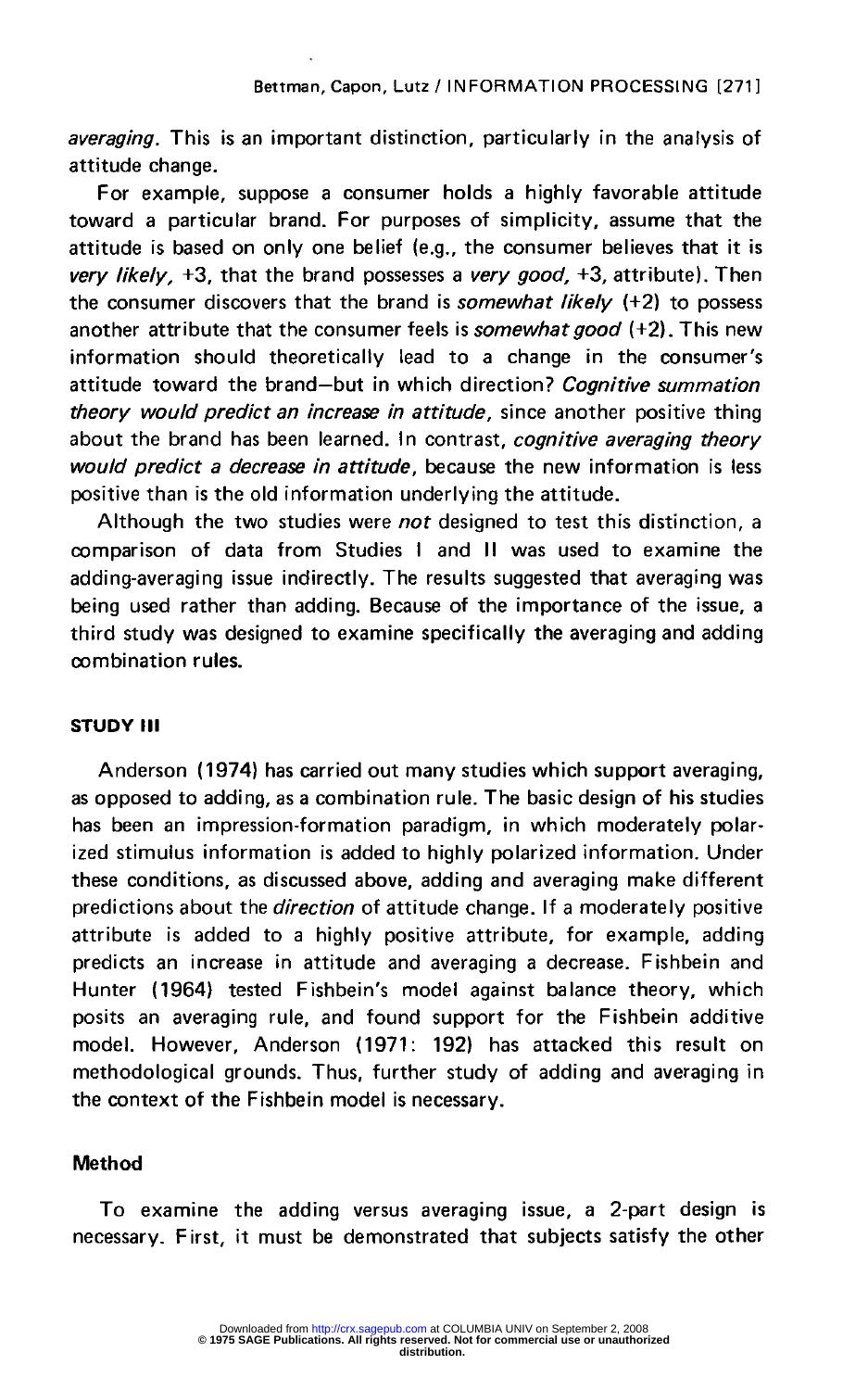Fishbein model assumptions:  $b_i$  and  $a_i$  should multiply, thus yielding significant interactions within attributes; and there should be no signifi cant interactions (or perhaps interactions of very small magnitude) other than between  $a_1$  and  $b_1$  and between  $a_2$  and  $b_2$  in a 4-way design like that used in Study II. $<sup>3</sup>$  Second, a design is needed in which moderate attributes</sup> are added to polarized attributes. Thus a pseudo-attitude-change process is examined.

The following set of 3 designs meets the above specifications: subjects were asked to rate profiles for a  $2 \times 2$  single attribute design, with the 2 levels being  $+2$  and  $-2$  on a 7-point  $+3$  to  $-3$  scale; for a 2 x 2 x 2 x 2 two-attribute design, with the same levels as above; and for a  $4 \times 3$  design, where the 4 levels of the first factor correspond to  $(a_1, b_1)$  pairs or  $(+2,-2)$ ,  $(-2,+2)$ ,  $(-2,-2)$ , and  $(+2,+2)$  and the 3 levels of the second factor correspond to  $(a_2,b_2)$  pairs of  $(+1,+1)$ ,  $(0,0)$ , and  $(-1,+1)^{4}$  The first design allows the multiplicative assumption to be checked. The second design allows the Fishbein assumption about interaction patterns to be checked. The third design adds moderate attributes to more polarized attributes and thus allows a test of adding/averaging. A sample profile from the third design is shown below (the  $[-2, +2]$  and  $[+1, +1]$ pair):

You believe that Brand X is very likely  $x: x : x : y : y : y$  very unlikely to possess a quality which you feel is very good  $::::...::X:-$  very bad, AND ALSO is very likely  $\therefore$   $X:$   $:$   $:$   $:$   $\therefore$  very unlikely to possess a quality which you feel is very good  $\therefore$   $X:$   $\therefore$   $\therefore$  very bad. In this case, how would you feel about using Brand X?

```
very very
favorable-:-: -unfavorable
```
Subjects were 167 undergraduate students, each of whom rated two replicates of all designs. Including filler pairs, each subject rated 82 profiles. Subjects were run in groups, with the profiles presented in questionnaires. Affect  $(A<sub>o</sub>)$  was rated on a 21-point scale ranging from very unfavorable to very favorable. This scale length was used to reduce possible end anchor effects observed in Study II. Warm-up tasks and other procedures were similar to those used in Studies I and II.

## Analysis

Using identical classification rules to those developed in Study I, researchers first classified subjects based on their data from the  $2 \times 2$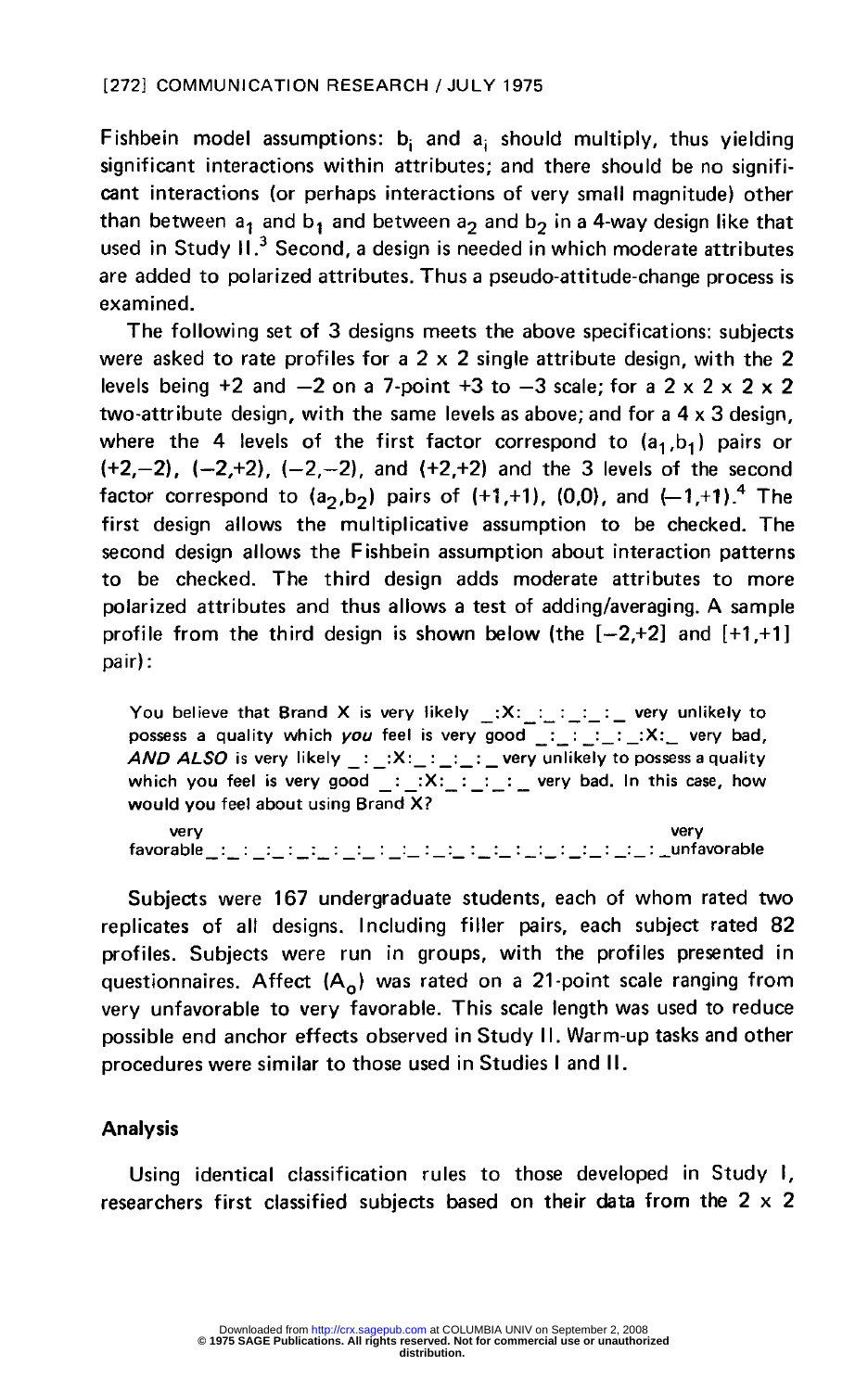design, and second, on the basis of the results of the  $2 \times 2 \times 2 \times 2$  design. Here a slight modification was made based on the results of Study II. Subjects were assumed to meet the Fishbein assumptions if the variance accounted for as measured by  $\omega^2$  (Hays, 1963) was concentrated in the a<sub>1</sub> x  $b_1$  and  $a_2$  x  $b_2$  interactions and there were either no other significant interactions or the sum of the  $\omega^2$  for the other significant interactions was less than 25% of the sum of the  $\omega^2$  for the  $a_1 \times b_1$  and  $a_2 \times b_2$ interactions. These criteria were used since the results of Study 11 had shown that small, but statistically significant, interactions often arose, but that no readily interpretable pattern for the interactions was discernible. The 25% figure is clearly arbitrary, but the results did not differ substantially when other figures were used.

From these classifications only those subjects satisfying the Fishbein assumptions *both* for the first and second designs were selected for further analysis. The rationale for this decision was that adding versus averaging in the Fishbein model should be tested only if the other assumptions of the Fishbein model had been shown to hold.

To test adding versus averaging at the group level, a  $4 \times 4$  design was developed by arraying the entries in the  $2 \times 2$  single-attribute design as a fourth column added to the  $4 \times 3$  design discussed above. The adding and averaging assumptions make differential predictions for the  $4 \times 4$ design. If the stimulus values assumed above are used to plot the expected mean values for adding and equal-weight averaging, the results would appear as in Figure 1a and Figure  $1b$ .<sup>5</sup> Note that there is a clear prediction; a significant interaction supports averaging, and, since the lines in Figure 1a are parallel, a nonsignificant interaction supports adding. Furthermore, the original  $4 \times 3$  design should have no interaction for either adding or averaging. While Anderson (1974) has typically tested for averaging versus adding by comparing specific pairs of stimuli, such as  $(+2,+2)$  and  $(+2,+2,+1,+1)$ , the ANOVA test is used here because the Fishbein model is slightly more complicated, due to the 2 terms in the model, than are the stimuli used by Anderson. The ANOVA allows examination of the entire pattern of interactions among the  $b_i$  and  $a_i$  pairs, rather than just single relationships between stimuli. In addition, the ANOVA test is more readily generalized to tests at the individual level.

#### **Results**

Application of the criteria for meeting the Fishbein assumptions left 90 subjects of the original 167 who satisfied both the multiplication and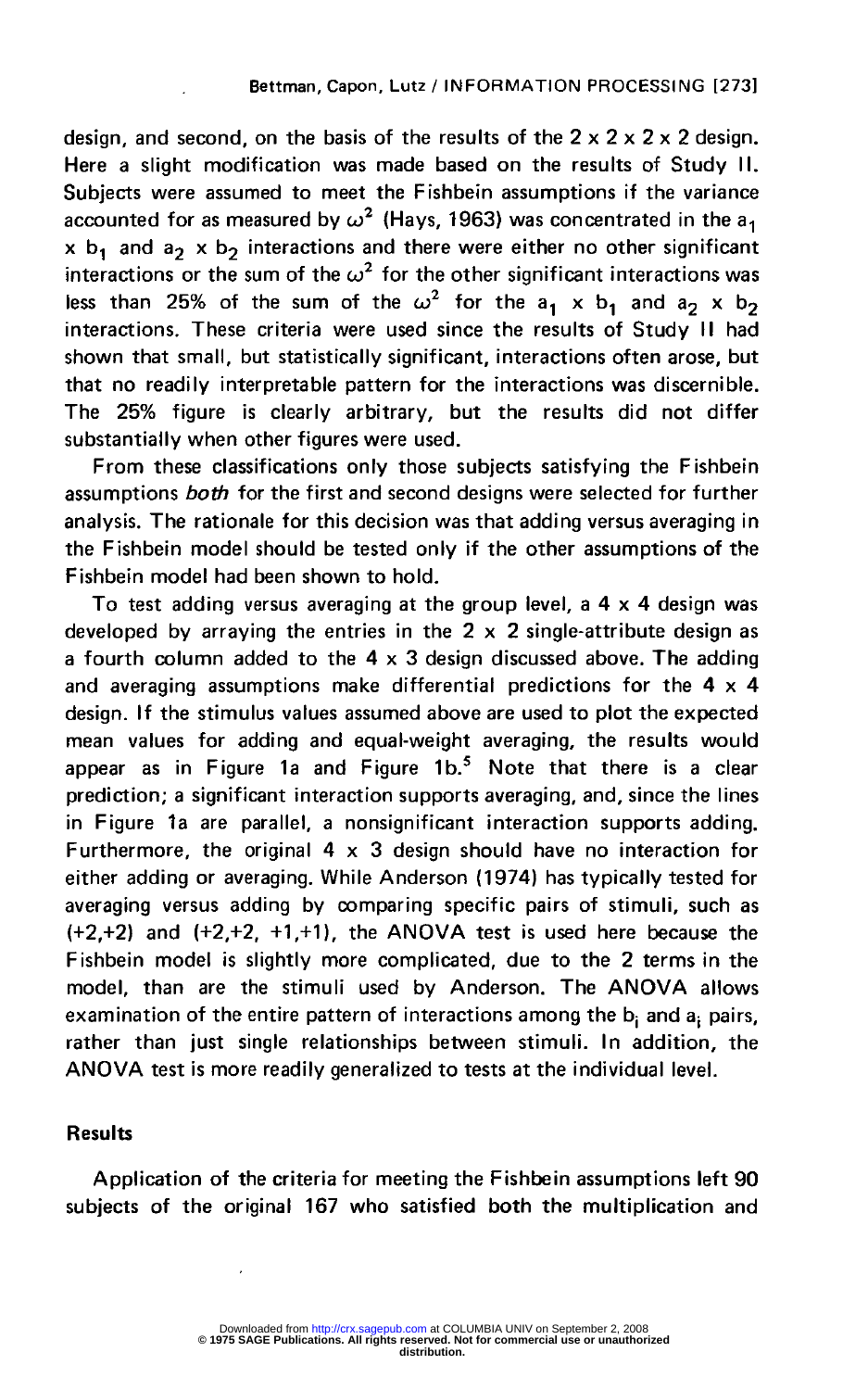

**distribution. © 1975 SAGE Publications. All rights reserved. Not for commercial use or unauthorized** Downloaded from<http://crx.sagepub.com>at COLUMBIA UNIV on September 2, 2008

ZERNS-ADDING 'A PAT THEORETICAL AND EMPIRICAL DAT Figure

C9

ERAGII

< C6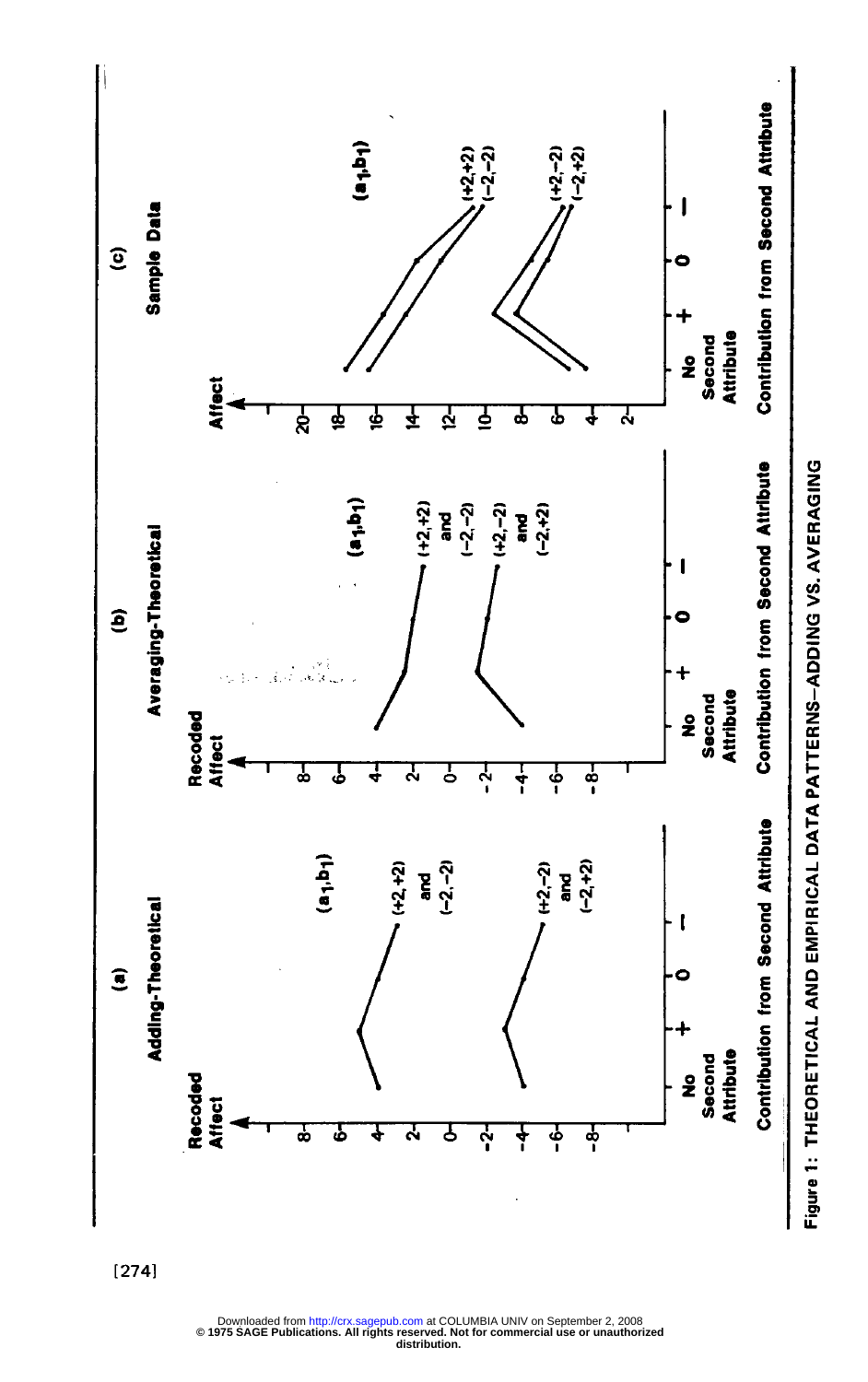interaction pattern assumptions. The data for these 90 subjects are plotted in Figure 1c. The graphical form appears to support averaging rather than adding. There is also a slight divergence from expectations in that the 2 lines theoretically giving  $+4$  evaluations ( $[-2, +2]$  and  $[-2, -2]$ ) do not coincide, and neither do the 2 lines theoretically giving -4 evaluations. It appears that a negative  $a_i$  rating pulls down the affect rating; there is a differential effect for negative information (see Kanouse and Hanson, 1971, for similar findings.) Finally, the directional predictions for all of the 12 two-attribute pairs compared to the single-attribute rating are in the direction predicted by averaging (i.e., the theoretically negatively evaluated single-attribute profiles have increased ratings in all pairs where a second attribute has been added, and so on).

The graphical results thus support averaging. The statistical results are now examined. A group level analysis of variance was performed at this preliminary stage of the investigation. For the  $4 \times 4$  analysis of variance, the effect of the  $(a_1, b_1)$  pair (F [3,267] = 1013, p < .001) and of contribution from the second attribute (F  $[3,267] = 270$ , p  $\lt$  .001) was statistically significant, as was the interaction (F [9,801] = 86.4,  $p <$ .001).<sup>6</sup> This supports the averaging hypothesis. However, the results of the 4 x 3 ANOVA should show a nonsignificant interaction. The result (F  $[6,171] = 9.5$ ,  $p \leq .001$  does not strictly support averaging, therefore. However, compared to the magnitude of the other effects, the interaction effect is small: the  $\omega^2$  values for the 2 main effects in the 4 x 3 design are .168 (contribution from second attribute) and .491 (effect of the  $[a_1, b_1]$ pair), while the  $\omega^2$  for the interaction is only .009. In contrast, the corresponding  $\omega^2$  values in the 4 x 4 design were .097, .578, and .089, respectively. Also, although there is a slight indication of convergence when a negative attribute is added, the deviations from parallelism are not substantial nor easily interpretable. Hence, averaging is reasonably supported by the data, although future studies should attempt to look at the obtained interaction more directly.

## **DISCUSSION**

Processes of attitude formation (Studies I and II) and a process akin to attitude change (Study III) have now been examined in detail with information integration methodology. Specific combination rules have been examined and compared to those assumed by the Fishbein attitude theory. Based on these studies, there is ample evidence to support the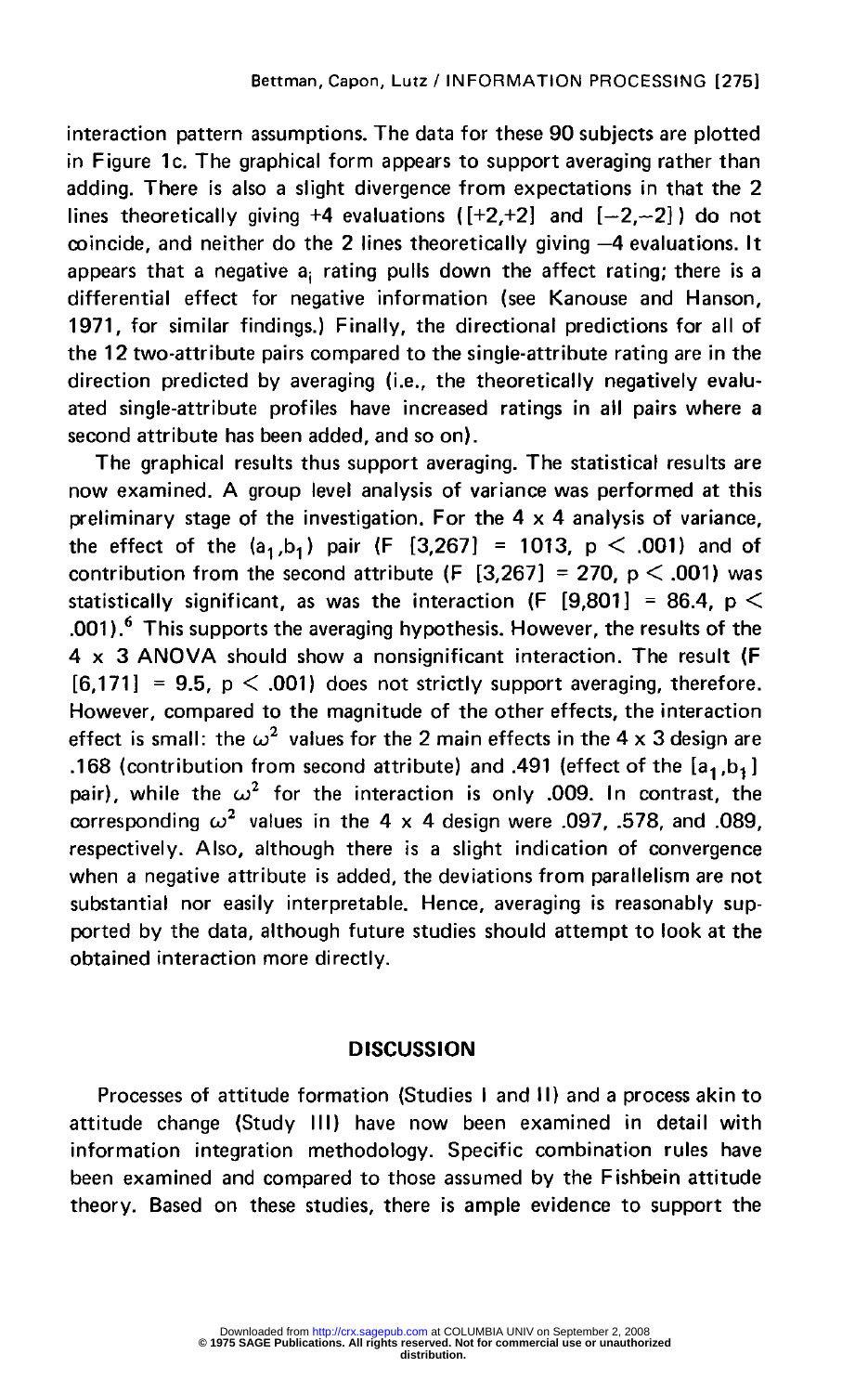assumption that  $b_i$  and  $a_i$  combine by multiplying. However, the evidence of the present study clearly rejects the assumption that individual attribute combinations summate to yield overall attitude. Rather, subjects appear to average these contributions.

The studies reported above which have led to the support for an averaging process have all used the same methodology, based on responses to hypothetical profiles. This is a limitation, in that the factorial rating task is probably low in realism and involvement for subjects. Hence, there are serious questions about external validity. This might lead to suspicion that the averaging results are due to biases in the task itself; e.g., low involvement might cause simple strategies to appear as a quick way of finishing the task. Consistency of responses might also be a function of the systematic nature of the factorial data structure itself. Research is needed utilizing more realistic and involving designs, although dispensing with the factorial data structure would cause some problems in analyzing combination rules. In defense of the procedures used, subjects did display great individual differences, so that the task did not totally dominate the form of the responses. Also, Anderson (1971) has verified theoretical models in diverse substantive areas using a factorial task, and these models have had different cognitive algebra: multiplying, adding, and averaging, ratio rules, and so on. Thus the task does not seem to bias the form of the cognitive algebra, although there may be an upward bias in the consistency of subjects. Despite problems with the tasks, these latter results argue that there is some external validity.

The support for averaging rather than adding has substantial implications for research on communication effects and attitude change. For example, in an adding model, the addition of a new attribute has a clearly predictable effect on change in overall attitude: if the contribution (i.e.,  $b_i$ a;) is positive, attitude will increase; if the contribution is negative, overall attitude will decrease. This is *independent* of the values of the contributions from other attributes. However, in an averaging model this is no longer true. Effects of adding a new attribute depend on the values of the existing attributes-thus the attitude change model is configural. For example, adding an attribute with a contribution of +2 will increase attitude if the other attributes have an average of +2 or less, and will decrease attitude if the average is already greater than +2.

This configurality introduces more complexity into the use of Fishbein model components as dependent variables in communication research. In fact, Lutz (1975) has shown that communications directed at a particular attribute have effects not only on that attribute, but "second-order"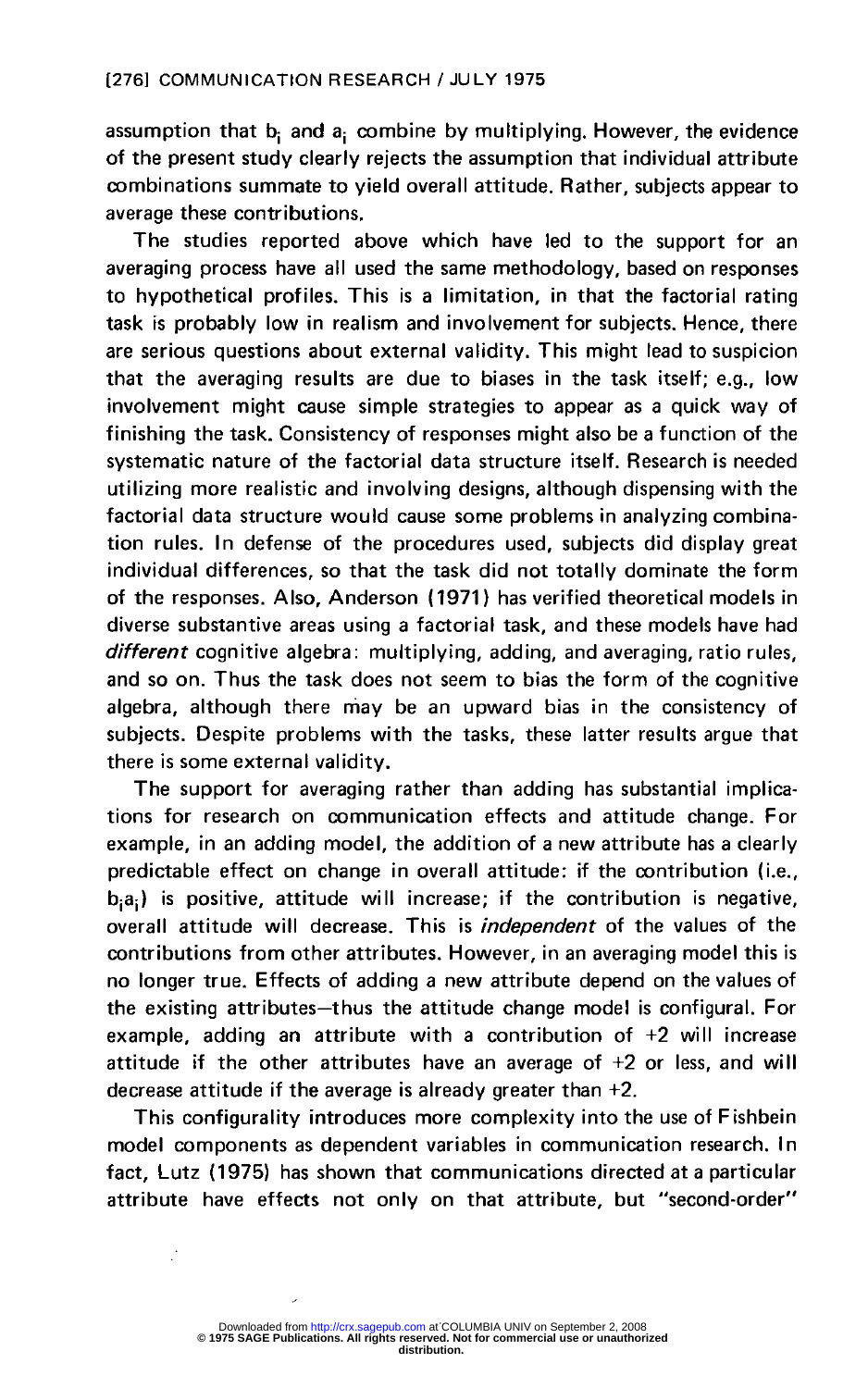effects thoughout cognitive structure, which must also be considered in examining attitude change predictions. These complications point out the value of using the Fishbein components as more detailed dependent variables, however. Without measuring the impact of a communication at this more detailed level, there would be no understanding of why the overall impact resulted. All the detailed effects must be examined in order to determine whether averaging processes, second-order effects, or something else are leading to the particular overall effect. Merely knowing an overall attitude change score is not sufficient.

Given the present support for an averaging process, more research needs to be carried out to determine the implications for the Fishbein model formulation itself. Several possibilities for reformulation should be investigated, including normalization (Bass and Wilkie, 1973), which can be viewed as a form of averaging, and disaggregated regression approaches (Cohen and Ahtola, 1971), which can be seen as differential-weight averaging if the weights are constrained to sum to one. These alternatives and others need to be investigated in attitude change situations, since that is where the adding versus averaging issue is of critical importance.

Finally, information integration methodology appears to have much to offer communication research. For example, communications could be constructed which vary source and message elements in factorial designs. Such designs could be used to examine combination rules for these effects, determining, for instance, whether source effects multiply, add to, or average with message effects. In addition, the methodology of functional measurement (Anderson, 1971: 174), although not stressed in this study, could be used to scale message and source effects. I nformation integration theory has had great success in many substantive areas, and it appears very promising for research on communications' effects as well.

## **NOTES**

1. This study also investigated the adequacy-importance model. The interested reader is referred to Bettman, Capon, and Lutz (1975a).

2. Most researchers have assumed that the scaling of each component of the Fishbein model is bipolar (e.g.,  $-3$  to  $+3$ ).

3. This follows from the fact that both addition and equal-weight averaging would predict no other significant interactions. Hence, only those subjects whose data satisfied this property should be examined to distinguish between adding and averaging.